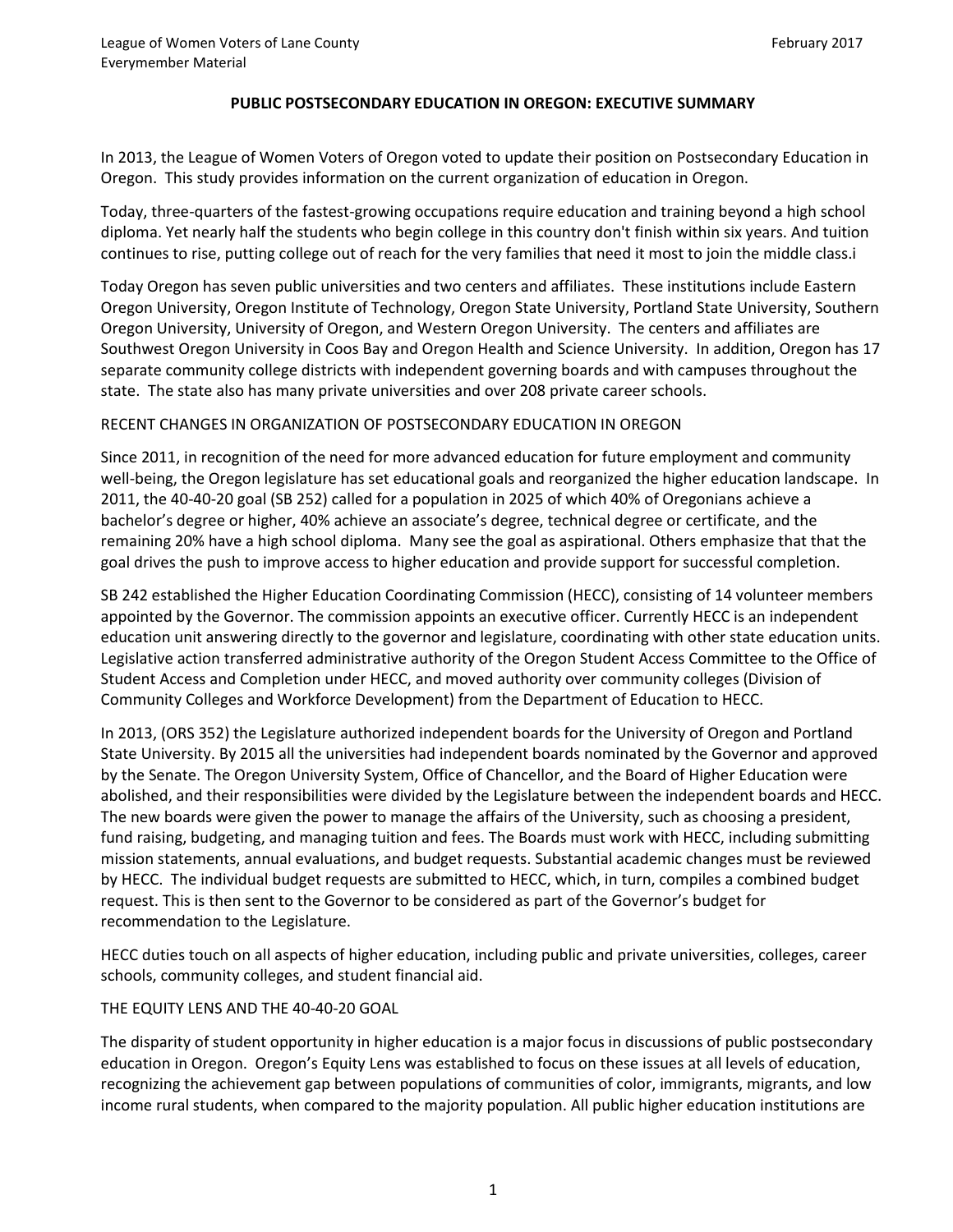being asked to address these issues in their programs and supply support to allow these underrepresented groups to progress.

To meet the 40-40-20 goal, HECC is working with the universities, community colleges, and career schools to design educational programs. To meet the goal and honor the Equity Lens, the state, through HECC, the Legislature, and postsecondary institutions, is developing programs both to encourage pursuit of postsecondary education and to improve student outcomes.

A variety of programs to speed student progress and achieve better outcomes are in the early stages of implementation. These including Accelerated Learning programs beginning in high school, dual credit programs that allow the transfer of credits between institutions, credit for prior learning (allowing credit for appropriate experience and other training), Advanced Placement and International Baccalaureate programs, and better transitions between community colleges and universities.

## DECREASED FINANCIAL SUPPORT AND ITS IMPACT ON TUITION

One major challenge for the achieving the 40-40-20 goal is the cost of higher education. State support for higher education has decreased significantly. In the 1980s, state support accounted for approximately 15% of general fund, but had dropped to about 5% by 2014. Institutions have made up for this loss of state funding through increases in tuition, which now provides approximately 60%. Although the state has increased higher education funding in recent years, state support still falls well below past levels.

Increased tuition rates provide an even greater challenge to meeting the goals of the Equity Lens. The Office of Student Access and Completion (OSAC) under HECC administers numerous grants, scholarships, mentoring, and financial outreach programs for students. Funding support for low-income students is provided on a federal level through Federal Student Aid and the Pell Grant program. Oregon has a number of programs that build on the federal programs, including the Oregon Opportunity Grant (OOG), the largest state grant program, which has operated in various forms since 1972, and currently is funded through the general fund. This grant can be used in any Oregon higher education institution, public or private.

In the 2016-17 academic year, high school students attending a community college within six months of graduation are eligible for a new program, Oregon Promise. This "last dollar" award is currently serving 6000 students. Students must first accept all federal and state (OOG) funding. The 2015 Legislative budget provided \$10 million for this program. Additional funding will be required to extend the program for the future.

Individual universities also have developed programs to support students, such as the PathwayOregon program at the University of Oregon, Western Tuition Promise at Western Oregon University, Bridge to Success at Oregon State University, and a new "Four Year Free Program" at Portland State University.

# OUTCOMES AND ACCOUNTABILITY

HECC is responsible for measuring the effectiveness of state funding for public higher education institutions. Under ORS 251, HECC is given direct responsibility for determining the distribution of funding from the Legislature to community colleges, public universities, and student access programs. Prior to 2015-16, funding for the seven universities relied heavily on enrollment (70%). In 2014, HECC initiated a new approach, the Student Success and Completion Model (SSCM). The model has three major components: Mission Differentiation Funding, supporting regional, research and public service mission; Activity Based Funding, investing in credit hour enrollment of Oregon resident students; and Completion Funding, focusing on program completion for Oregon residents with emphasis on underrepresented populations. Community college funding continues under the Resource Allocation model. The complex nature of community college roles has made development of a SSCM model for the community colleges much more difficult.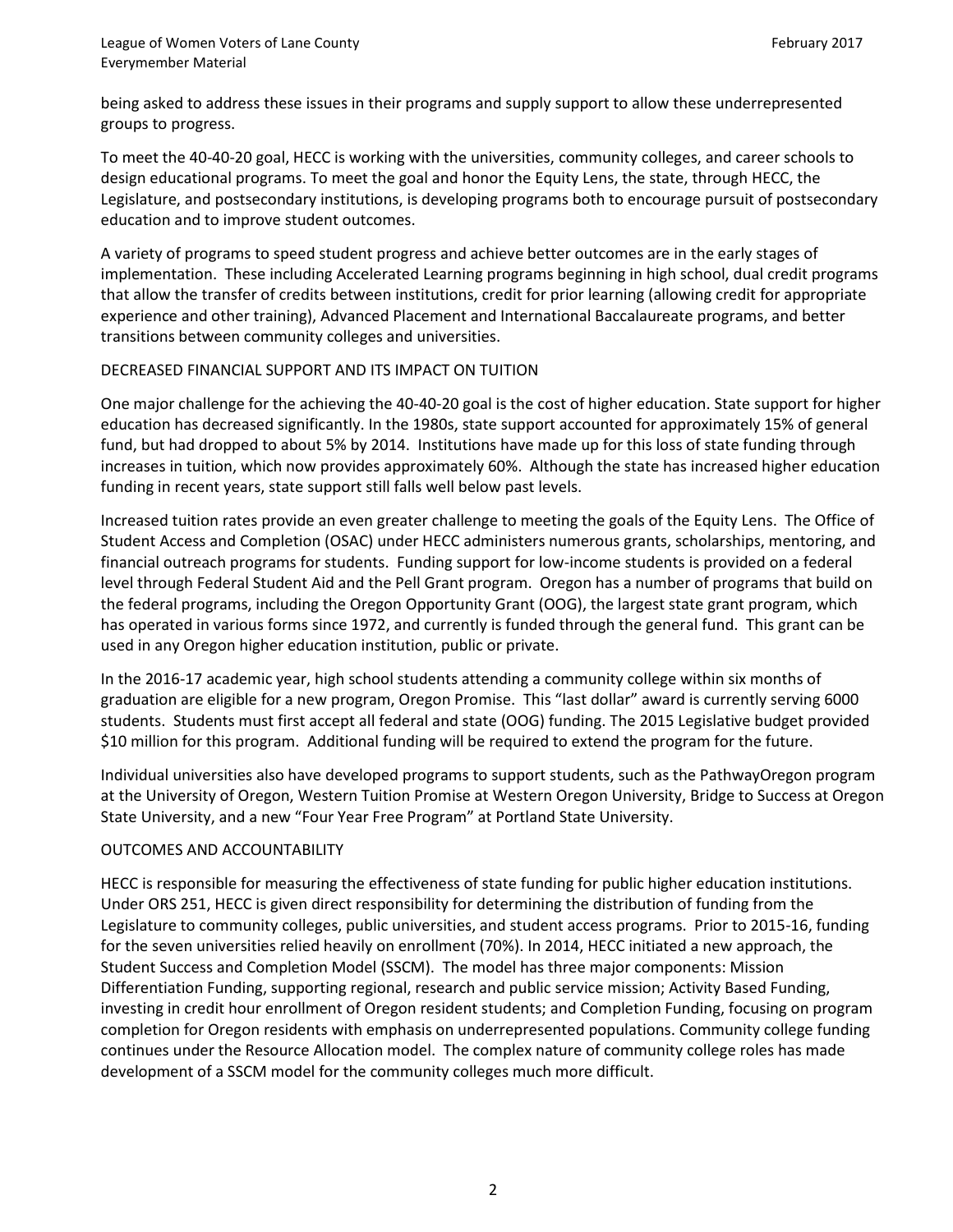A number of high-profile activities, including STEM (Science, Technology, Engineering and Mathematics) programs, online education, research, and athletic programs, are among the complex aspects that HECC will continue to revise and coordinate.

In addition, HECC, in its Strategic Plan: 2016-2020, continues to monitor progress toward the 40-40-20 goal and plans to present modifications to the Legislature that better reflect needs not originally covered by the original goal. For example, HECC plans to propose a modification of the goal for Oregon's adult population. Goals for research and graduate level education may also be addressed.

### IMPLICATION AND CONCERNS FOR POSTSECONDARY EDUCATION

Funding is a major issue. With the state providing a lower level of funding, institutions must seek alternate sources of revenue. One major source is increased tuition. Also, institutions are recruiting out of state students to take advantage of higher tuitions for non-residents. Funding needs for faculty and facilities may redirect university educational priorities.

College preparedness is also a concern. Numerous programs have been developed to offer students opportunities to gain college credits in high school. However, postsecondary institutions have found that many students are inadequately prepared for college, particularly in math and written work. The need for remedial courses leads to greater expense and time to completion. Often, this leads to a student dropping out of college. Educators see a need for a support network of mentors and advisors to identify problems for students before they enter or early in their college experience and help them to progress.

The Internet is impacting the academic and social structure of colleges. Students' expectations and communications are changing with the increased access. The technology age will change the classroom both physically and conceptually, with more online course and degree offerings. Institutions are also facing campus security challenges that may require different levels of staffing and reduce campus flexibility.

Oregon is facing the challenge of making our higher education institutions the best possible at reasonable cost and with maximum diversity. The level of state support will reflect the commitment of Oregonians to move forward towards goals of a better-educated population.

i U.S. Department of Education, College Affordability and Completion: Ensuring a Pathway to Opportunity, [http://www.ed.gov/college accessed 9/19](http://www.ed.gov/college%20accessed%209/19)

### **POSTSECONDARY EDUCATION CONSENSUS QUESTIONS**

1. *In 2012, the state set an educational goal of 40% of residents completing a bachelor's degree or beyond, 40% having education beyond high school (certificates, associate degrees, internships etc.) and the remaining 20% a high school degree. This is referred to as the 40-40-20 goal. Many see this goal as aspirational. For more information, see pages 13-17.* 

Is 40-40-20 a realistic or an aspirational goal?

1. What are the important components to the realization of this goal?

- 2. What are the obstacles to reaching the goal?
- 3. In what ways does the goal need to be modified?

Comments: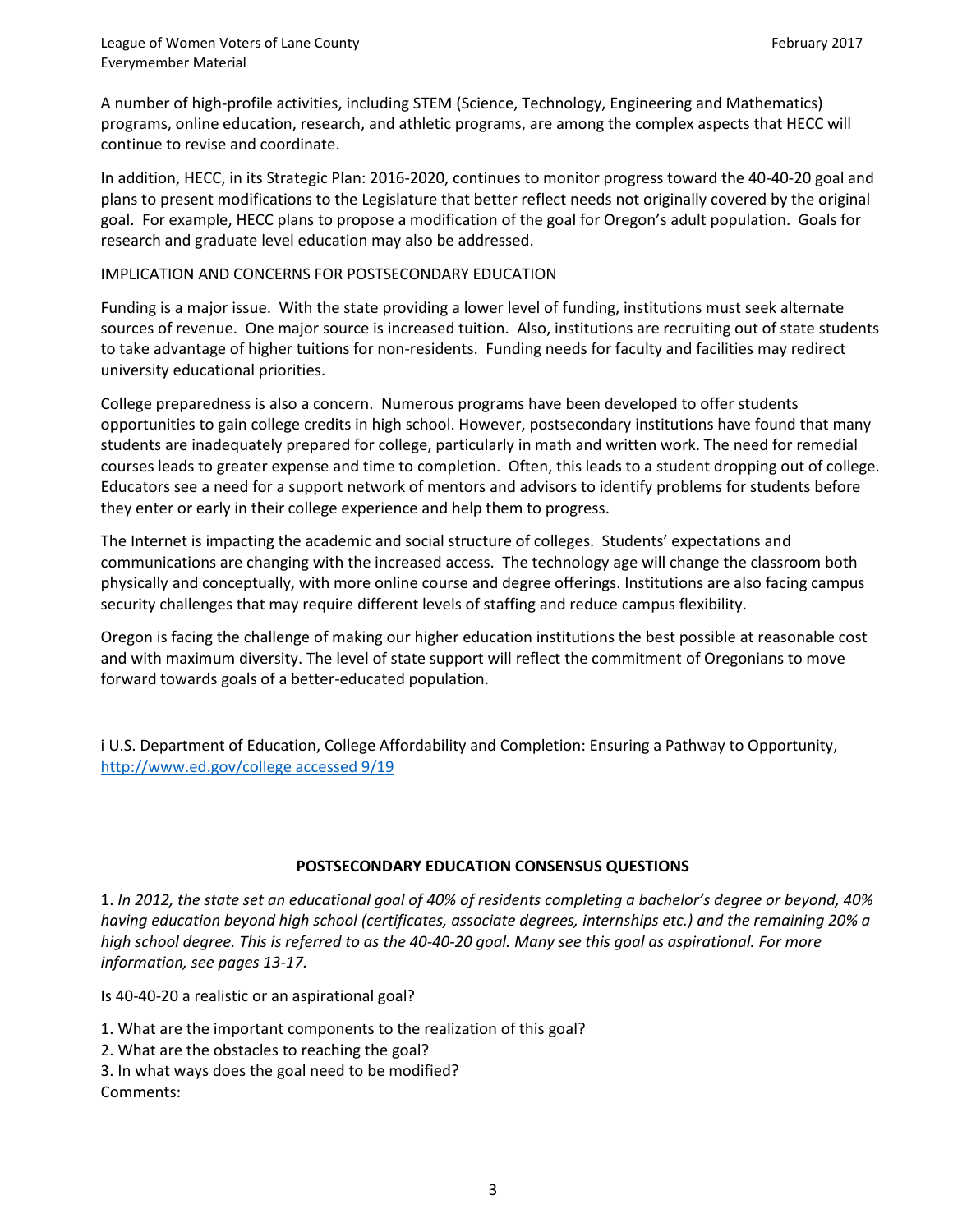2. *The study discusses the scope of responsibilities of HECC. HECC oversees all public higher education in Oregon, as well as licensing of private career schools, workforce development, state funding recommendations, and other higher education related activities. For more information, see pages 10-12 and 32-33.* 

2-A. Is the scope of HECC's role appropriate?

Comments:

2-B. What should be HECC's priorities? (Name  $3 - 4$ ) Among HECC's functions are:

a. preparation of one strategic vision for higher education,

b. developing biennial budget recommendations,

c. distribution of appropriated funds and development of funding mechanism

d. developing standards for dual credit, transfer, credit for prior learning

e. administering grants, scholarships, and student access programs

f. evaluating "success" through data collection and analysis,

g. working with other departments to implement federal Workforce and Opportunity Act

h. Licensing private career and trade schools

See page 11 of the report.

Comments:

3. Over recent years, state funding for higher education across the country has decreased. Public higher education institutions must seek funding elsewhere, primarily through tuition increases and additional private funding. Although tuition has increased dramatically in recent years, instate tuition does not fully cover the cost of education. As a result, universities have sought nonresident students with their much higher tuition to supplement the costs. For more information, see pages 23-26 and 33-34.

3-A. How should limited state funds be prioritized?

1. Higher education general operating expenses

2. Higher education capital expense?

3. Financial aid for state students

Comments:

3-B. Should the state funding source for each of the following be through the general fund? A designated separate funding source? When state revenues are limited what are other possibilities?

1. Higher education general operating expenses

2. Higher education capital expenses

3. Financial aid for state students

Comments:

3-C. What role should the Legislature and HECC each play when allocating these funds?

Comments: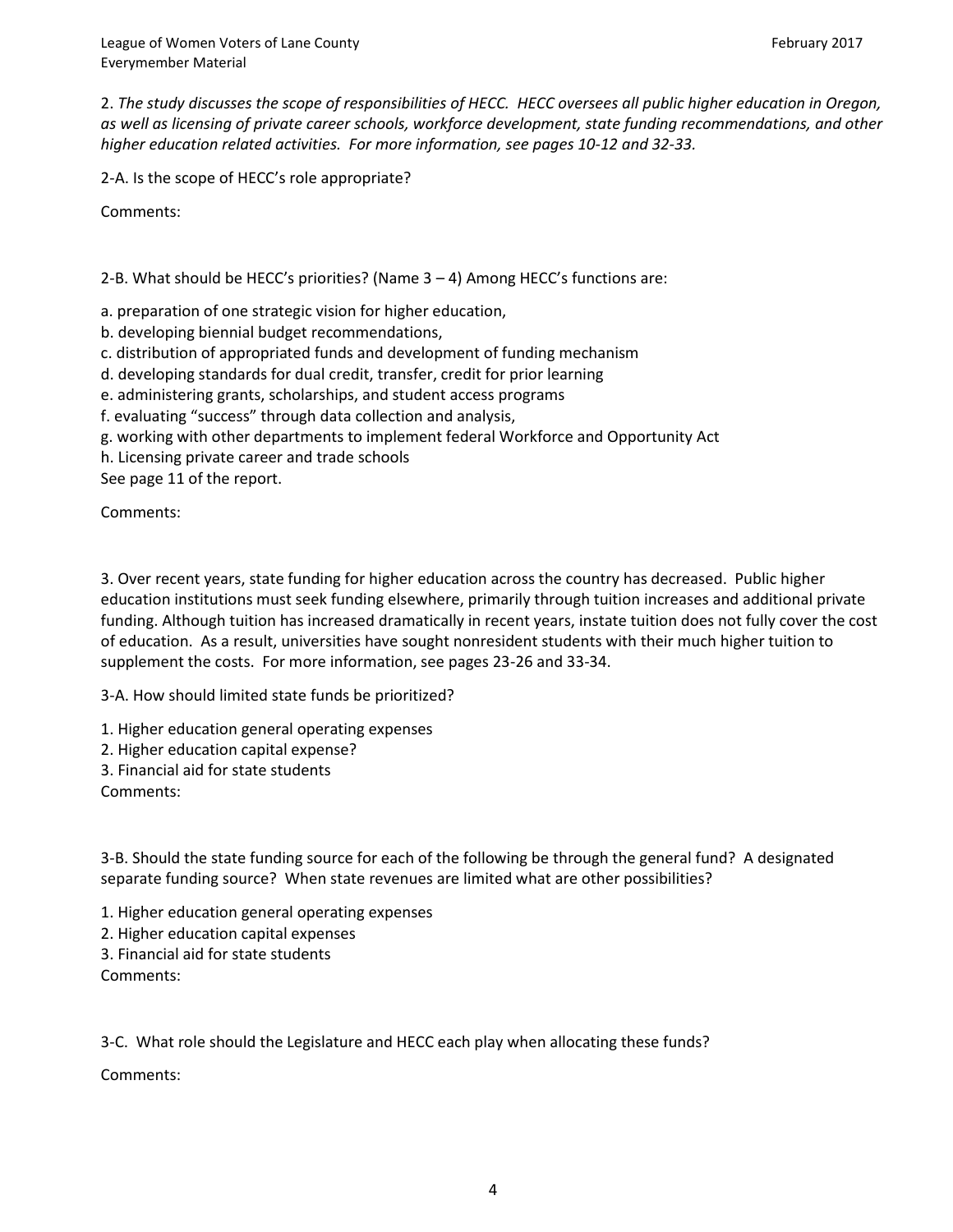3-D. What is the state's responsibility for assuring an appropriate balance for in-state and out-of-state students at the individual universities?

Comments:

4. HECC is responsible for determining the distribution of funding to the various public higher education institutions. Prior to 2014, the distribution was chiefly based on enrollment. HECC has developed a Student Success and Completion model based on three components: mission differentiated funding, activity-based funding and completion funding. As time goes on, HECC proposes to place more emphasis on completion. For more information, see pages 14-20, 23-26, and 33-35.

4. What outcomes are important in evaluating the success of postsecondary education?

Comments:

5. Additional components of the higher education enterprise, including research, outreach, and athletics, have become important considerations of the mission and financial status of public institutions.

5-A. How important are these to the institution, students, alumni, faculty?

Comments:

5-B. Does the state have a responsibility to support these endeavors?

Comments:

6. By 2015 all the public universities in Oregon had independent boards with responsibilities for most university actions. HECC supports and works with these boards. For more information, see pages 12 and 32-33.

6-A. Is the new independent board structure a good alternative to the system-wide board that was previously in place?

Comments:

7. The Office of Student Access and Completion administers several state funded student aid programs for Oregon residents. The major programs include the Oregon Opportunity Grant, which can be used in any Oregon community college, public university or private college, and the new Oregon Promise program, which provides "free" tuition in Oregon community colleges for recent high school graduates. For more information, see pages 20-23.

7-A. Is the Oregon Opportunity Grant an appropriate program?

1. How can the grants best be allocated and administered? 2. How should it be funded? Comments: